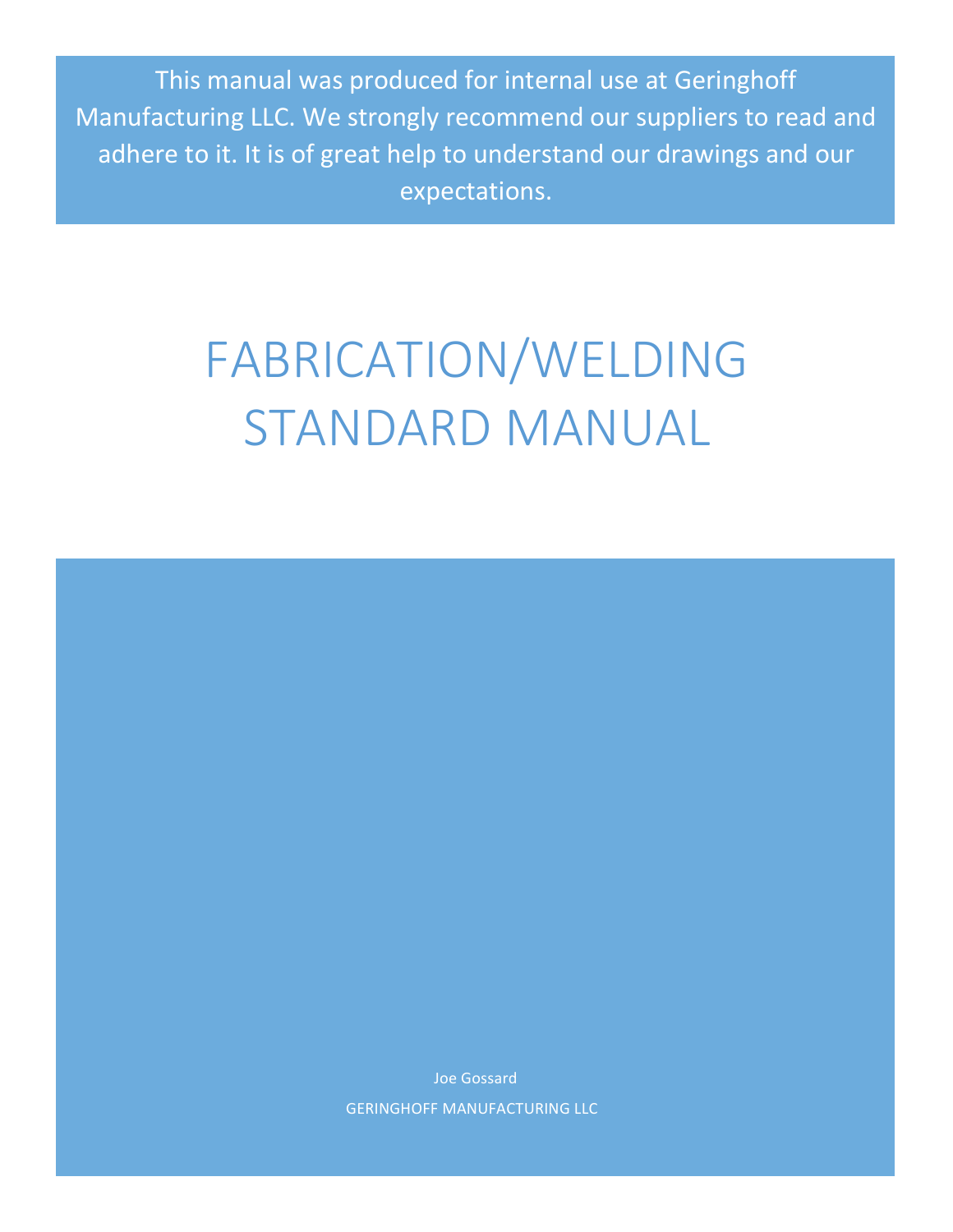**Geringhoff Manufacturing LLC Fabrication/Welding Standards Manual MA-W1408-A Volume 1, Fabrication/Welding Procedure Rev.** A, 01/11/17 **AWS D1.1 Structural Welding Steel Mechanical and Metal Trades Handbook 3<sup>rd</sup> Edition** 

## **TABLE OF CONTENTS**

| 1.0  | PURPOSE AND SCOPE                                                                                                                                                                                                              | $\mathcal{P}$ |
|------|--------------------------------------------------------------------------------------------------------------------------------------------------------------------------------------------------------------------------------|---------------|
| 2.0  | <b>REFERENCES</b>                                                                                                                                                                                                              | 2             |
| 3.0  | <b>WELDER QUALIFICATION</b>                                                                                                                                                                                                    | 2             |
| 4.0  | WELDING PREREQUISITES MARKET AND THE RESERVE TO A MARKET AND THE RESERVE TO A MARKET AND THE RESERVE TO A MARKET AND THE RESERVE TO A MARKET AND THE RESERVE TO A MARKET AND THE RESERVE TO A MARKET AND THE RESERVE TO A MARK | 2             |
| 5.0  | <b>MATERIALS</b>                                                                                                                                                                                                               | 3             |
| 6.0  |                                                                                                                                                                                                                                | 3             |
| 7.0  | <b>BASE MATERIAL JOINT CLEANING</b>                                                                                                                                                                                            | 3             |
| 8.0  | JOINT FIT-UP AND ALLIGNMENT                                                                                                                                                                                                    | 3, 4          |
| 9.0  | PREHEAT                                                                                                                                                                                                                        | 4             |
| 10.0 | <b>TACK WELDS</b>                                                                                                                                                                                                              | 4             |
| 11.0 | <b>BACKPURGES</b>                                                                                                                                                                                                              | 4             |
| 12.0 | INTER-PASS TEMERATURE (IPT) [199] [199] [199] [199] [199] [199] [199] [199] [199] [199] [199] [199] [199] [199                                                                                                                 | 5             |
| 13.0 | <b>WELDING TECHNIQUE</b>                                                                                                                                                                                                       | 5, 6          |
| 14.0 | <b>INSPECTOR QUALIFICAITON</b>                                                                                                                                                                                                 | 7             |
| 15.0 | ACCEPTANCE CRITERIA FOR COMPLETED WELDS                                                                                                                                                                                        | 7, 8, 9       |
| 16.0 | <b>WELD REPAIRS</b>                                                                                                                                                                                                            | 9             |
| 17.0 | POST WELD HEAT TREATMENT                                                                                                                                                                                                       | 10            |
| 18.0 | <b>ATTACHMENT WELDS</b>                                                                                                                                                                                                        | 10            |
| 19.0 |                                                                                                                                                                                                                                | 10            |
|      |                                                                                                                                                                                                                                |               |

## RECORD OF REVISON

| REV | DATE      | <b>DESCRIPTION</b> | POC                              | OIC     |
|-----|-----------|--------------------|----------------------------------|---------|
|     |           |                    |                                  | Hermann |
| А   | 1/11/2017 |                    | INITIAL RELEASE   JOSEPH GOSSARD | Braun   |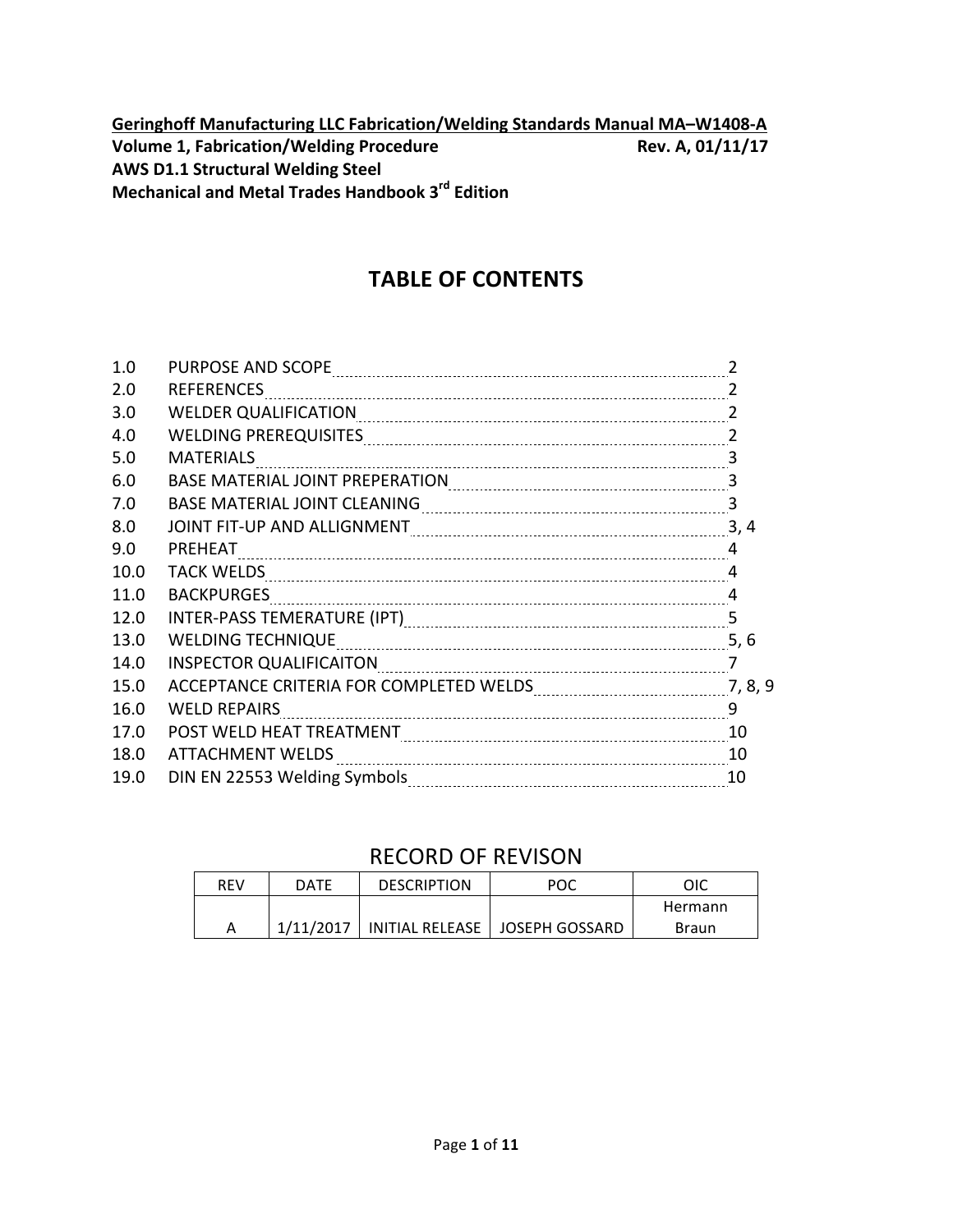**Geringhoff Manufacturing LLC Fabrication/Welding Standards Manual MA-W1408-A Volume 1, Fabrication/Welding Procedure Rev. A, 01/11/17 AWS D1.1 Structural Welding Code Steel Mechanical and Metal Trades Handbook 3rd Edition**

#### 1.0 PURPOSE AND SCOPE

- A. This fabrication and welding procedure governs the welding of components to the requirements of AWS D1.1 (Reference 1) and Mechanical and Metal Trades Handbook  $3^{rd}$  Edition (Reference 2). The Code edition and addenda for this procedure shall be the latest in effect or as otherwise specified by the engineering requirements.
- B. The use of AWS Standard welding procedure specifications shall be in accordance with AWS D1.1, and additionally Section 3.8 and 6.10 of the *Mechanical and Metal Trades Handbook 3rd Edition.*

## **2.0 REFERENCES**

- 1. AWS D1.1, Structural Welding Code
- 2. Mechanical and Metal Trades Handbook 3<sup>rd</sup> Edition

## **3.0 WELDER QUALIFICATION**

A. Welder/welding operators shall be currently certified, having preformed qualification tests in accordance to a qualified WPS, and adhere to the Qualification Responsibility of AWS D1.1 Section 4.2.2.2.

## **4.0 WELDING PREREQUISITES**

- A. All welding shall comply with the requirements specified in the Welding Procedure Specification (WPS).
- B. Welding shall not be performed when the ambient temperature in the immediate vicinity of the weld is lower than 60 degrees Fahrenheit or when surfaces are wet or exposed to rain, snow, dust, or high wind. The welder and weld joint shall be sufficiently protected from inclement conditions. Care shall be taken to ensure the moisture has not been trapped between members that are to be welded and that moisture has not been introduced into previously tacked joints prior to final welding. Preheating above the minimum specified temperature on the WPS may be necessary to remove any entrapped moisture. The additional preheat should be applied if there is a suspicion of moisture being present.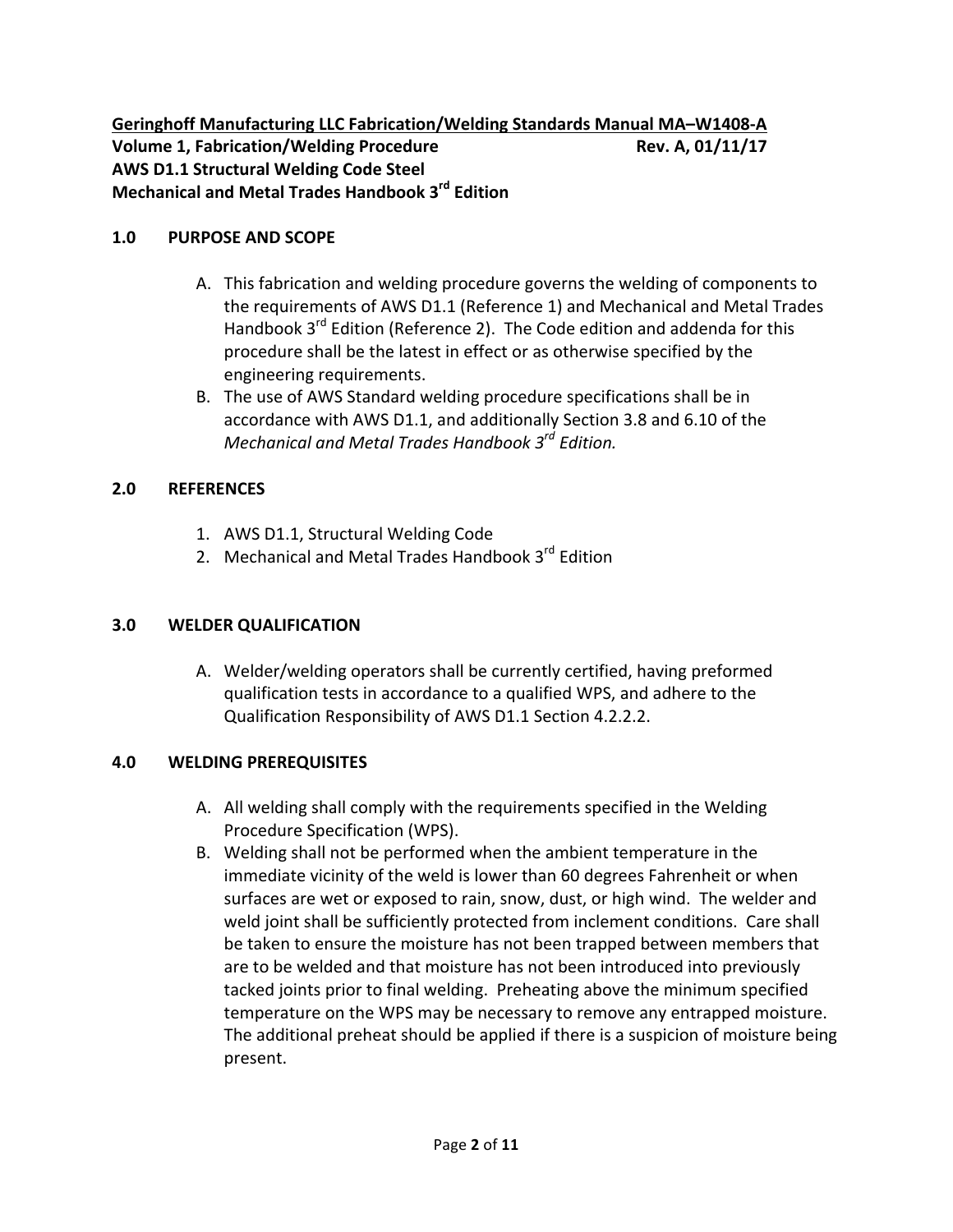Geringhoff Manufacturing LLC Fabrication/Welding Standards Manual MA-W1408-A **Volume 1, Fabrication/Welding Procedure Rev. A, 01/11/17 AWS D1.1 Structural Welding Code Steel Mechanical and Metal Trades Handbook 3rd Edition**

#### **5.0 MATERIALS**

- A. Base Materials
	- 1. Only materials specified in Geringhoff prints may be welded using this procedure.
- **B.** Filler Materials
	- 1. Welding filler materials to be used with this procedure are to be specified in the WPS.
	- 2. Requirements for the purchase and control of welding filler material shall be in accordance with AWS D1.1 Section 5.3 Welding Consumables and *Electrode Requirements.*
	- 3. Welding filler materials (electrodes, bare filler wire, etc.) must be utilized by welders making weldments with this procedure. Welders shall not preform welds autogenously.

#### **6.0 BASE MATERIAL JOINT PREPERATION**

- A. Surfaces and edges to be welded shall be smooth, uniform, and free from fins, tears, cracks, and other discontinuities that would adversely affect the quality of strength of the weld.
- B. Members to be joined may be cut to shape and size by machining, shearing, chipping, grinding, thermal cutting or air carbon arc gouging.

#### **7.0 BASE MATERIAL JOINT CLEANING**

- A. Prior to welding, surfaces for welding shall be clean and free of paint, oil, rust, scale, slag, grease, and other foreign materials that are detrimental to welding.
- B. Solvents approved for use on the base material and weld materials are methyl alcohol, ethyl alcohol, isopropyl alcohol, acetone, methyl ethyl ketone, toluene, Varson 4, Dowanol EB, and Stoddard Solvents.

#### **8.0 JOINT FIT-UP AND ALIGNMENT**

- A. Root openings and fit up tolerances shall be as specified in AWS D1.1 Section 5.22 Tolerance of Joint Dimensions. If the tolerances cannot be achieved, the end preparations may be built up by welding or re-prepared by machining or grinding.
- B. As noted in AWS D1.1 Section 5.22.1, parts to be joined by a tee or fillet weld shall be brought into as close to as is practicable. The maximum gap between these parts shall not exceed  $1/16$  inch (1.6mm). If the separation is greater than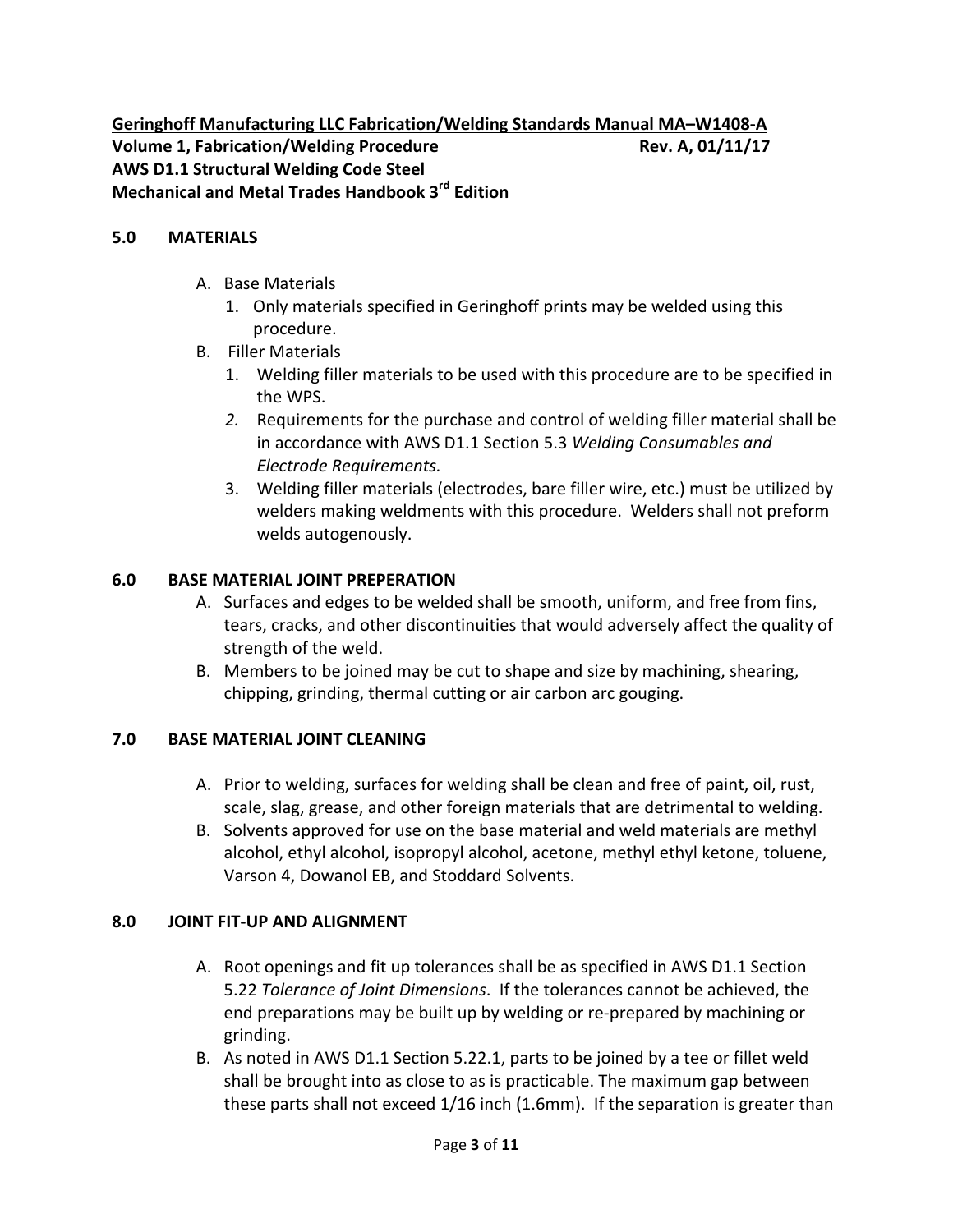1/16 inch (1.6mm), each leg length of the fillet weld shall be increased by the amount of separation.

- C. As noted in AWS D1.1 Section 5.22.1.1 the separation between faying surfaces of lap joints, butt joints with a backer, and of plug and slot welds shall not exceed  $1/16$  inch (1.6mm).
- D. As noted in AWS D1.1 Section 5.22.3 parts to be joined by butt welding shall be carefully aligned to maintain an offset not exceeding 10% of the thickness of the thinner part being joined, but in no case more than  $1/8$  inch (3.2mm) shall be permitted as a departure from the theoretical alignment. Measurement of offset shall be based upon the centerline of parts unless otherwise shown on the drawing. The degree of angle on the perpendicular member of the joint shall be as specified in engineering standards/documents or drawings.
- E. The parts being joined by PJP (Partial Penetration) groove welds parallel to the length of the member, shall be brought into as close contact as practicable. The gap between parts shall not exceed 3/16 inch (4.7mm).

## **9.0 PREHEAT**

- A. When base material temperature is below the minimum preheat temperature specified in the WPS, the base material shall be heated to the minimum preheat temperature prior to welding.
- B. The preheat temperature shall be maintained for a distance of at least 3 inches (75mm), or the thickness of the thicker part being joined on each side of the weld joint, and in advance of the welding.
- C. Preheat temperature above 125 degree Fahrenheit, shall be checked by a surface pyrometer, (Tempilstik) or non-mercury-type thermometer. Temperature indicating crayons shall not be used directly in the weld zone.

#### **10.0 TACK WELDS**

- A. Tack welds shall be made by a qualified welder in accordance with an approved WPS.
- B. Acceptable tack welds may be incorporated into the final weld.
- C. Defective tack welds shall be removed or repaired prior to welding.

#### **11.0 BACKPURGES**

A. Not Applicable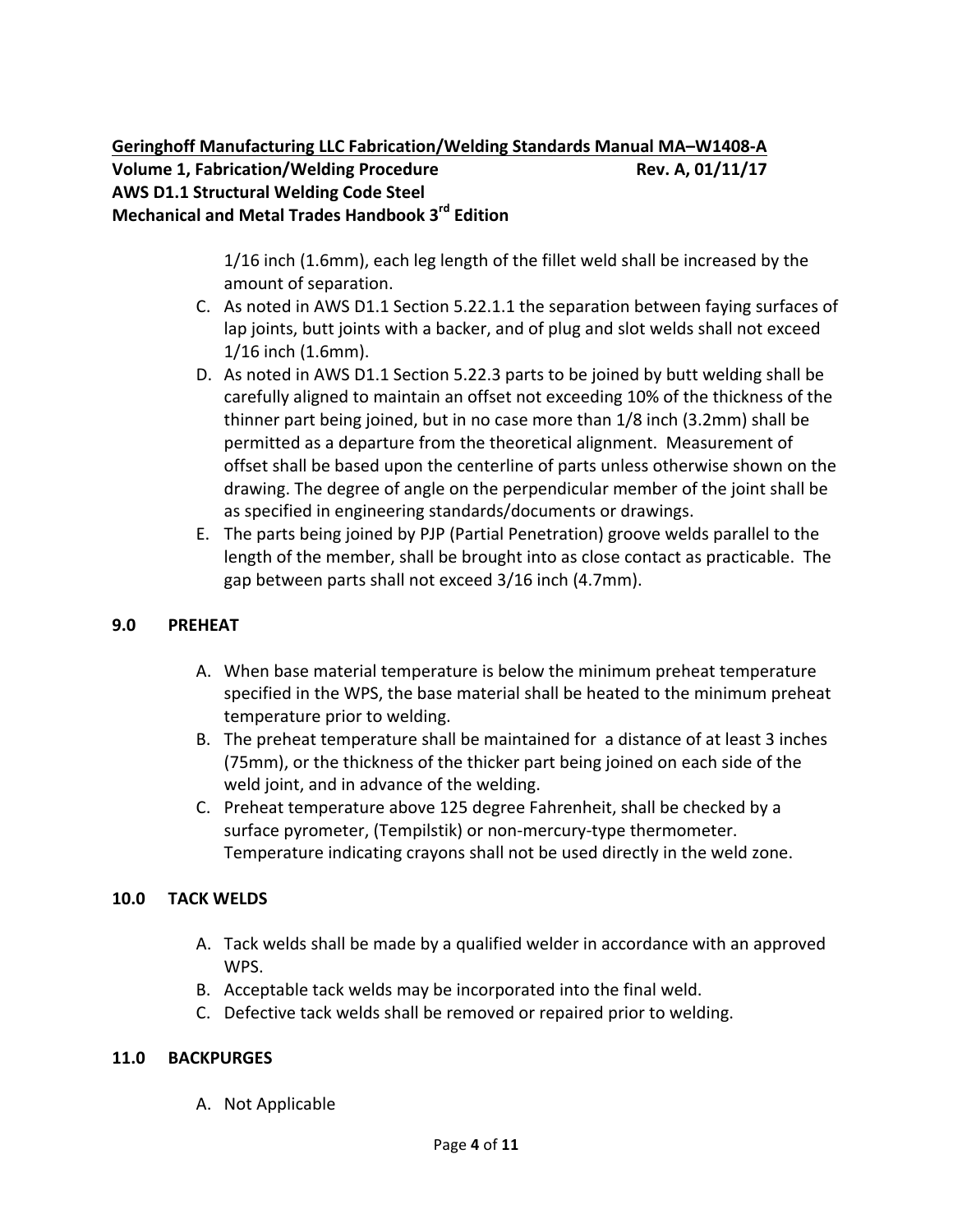Geringhoff Manufacturing LLC Fabrication/Welding Standards Manual MA-W1408-A **Volume 1, Fabrication/Welding Procedure 8. 2011/17 Rev. A, 01/11/17 AWS D1.1 Structural Welding Code Steel Mechanical and Metal Trades Handbook 3rd Edition**

#### 12.0 **INTER-PASS TEMPERATURE (IPT)**

- A. Inter-pass temperature shall not exceed the maximum value specified in the WPS and shall be checked on the surface on the component using a surface pyrometer, Tempilstick, or non-mercury-type thermometer. Temperature indicating crayons shall not be used directly in the weld zone.
- B. If the temperature of the weld is above the maximum inter-pass temperature specified in the WPS, the weld shall be allowed to cool to below the maximum inter-pass temperature, prior to the resumption of welding.

#### **13.0 WELDING TECHNIQUE**

- A. Welding voltage and amperage shall be in accordance with the limits specified in the WPS. Specified voltage ranges are not mandatory for AWS purposes. Voltage and amperage range gages located on the welding power supply are for reference only and are not mandatory check or hold points. Voltage and amperage range checks for documentation purposes shall be performed by a qualified (CWI or equivalent) inspector using calibrated voltage and amperage meters or approved welding parameter recording equipment.
- B. Cracks or blowholes that appear on the surface of a weld bead shall be removed by filing, grinding, or air carbon arc gouging before depositing the next bead. Oxygen gouging shall not be used on quenched and tempered steels.
- C. Before welding over previously deposited material, all slag and flux shall be removed, and the weld and adjacent base material within 1 inch (25mm) on either side of the weld shall be brushed clean.
- D. For double welded butt joints, the second side to be welded, shall be prepared by suitable methods such as chipping, grinding, or air carbon arc gouging to sound material before welding.
- E. The minimum size of a root pass shall be sufficient to prevent cracking but not less than  $1/8$  (3.2mm).
- F. The maximum thickness of root passes in groove welds shall be  $1/4$  inch (6.4mm).
- G. The maximum size of single-pass fillet welds and root beads of multiple-pass fillet welds shall be:
	- 3/8 inch (9.5mm) for the flat (1F) position
	- 5/16 inch (8.0mm) for the horizontal (2F) position and (4F) position
	- $1/2$  inch (13mm) for the vertical (3F) position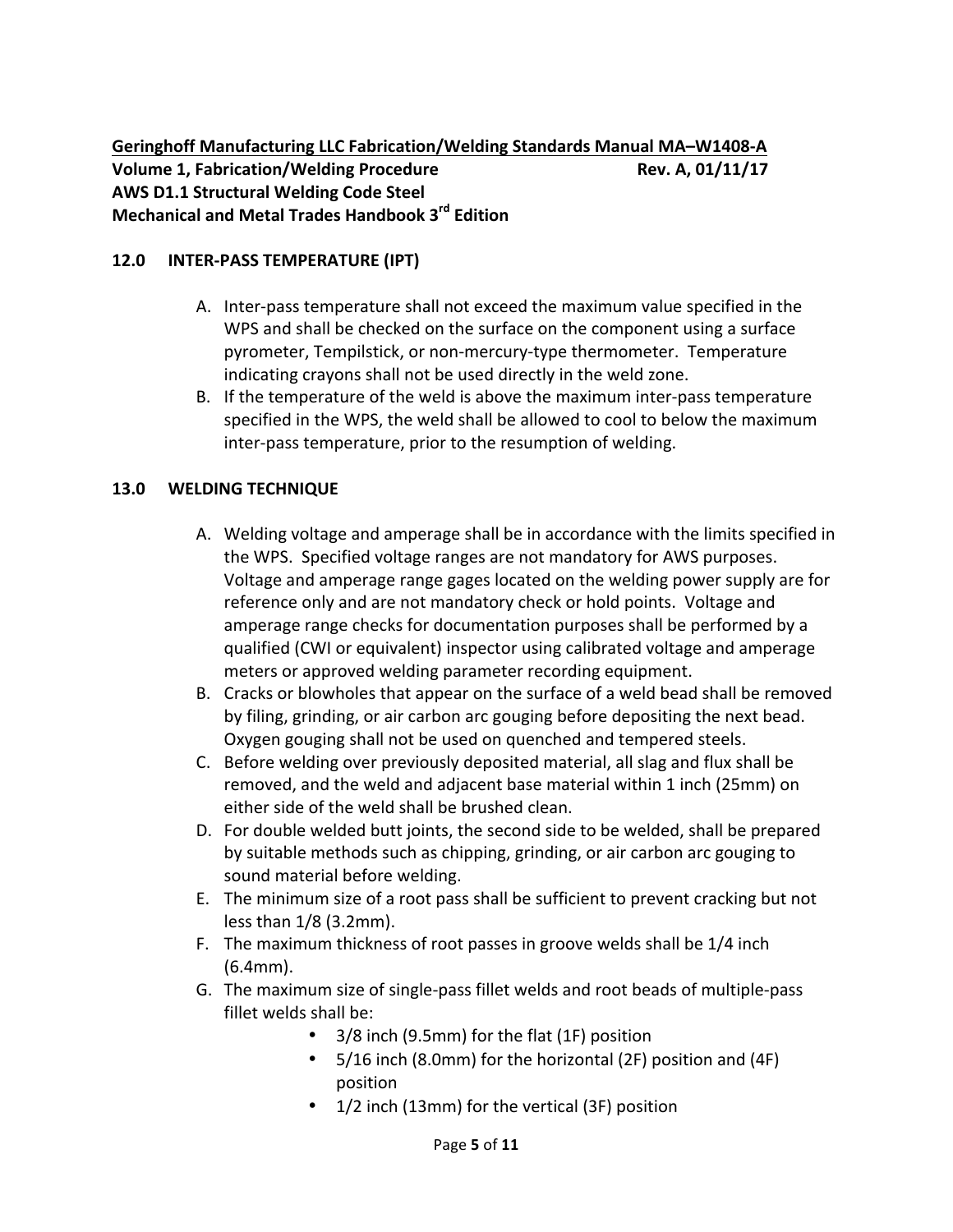- H. The maximum thickness of layers subsequent to root passes of groove and fillet welds shall be
	- $1/8$  inch (3.2mm) for the flat (1G & 1F) position.
	- $3/16$  inch (4.7mm) for vertical (3G & 3F), overhead (4G & 4F), and horizontal (2G & 2F) positions.
- I. Peening
	- 1. Peening of Group 1 Materials may be used to control distortion or to relieve residual stresses. Peening shall not be performed until 3/8 inch (9.5mm) of the joint thickness has been deposited. Peening shall not be applied to cover passes, base material, or weld layers requiring nondestructive examination. Peening shall not be used to mask a defect.
- J. Control of Distortion and Shrinkage
	- 1. In assembling and joining parts of a structure or of built-up members and in welding reinforcing parts to members, the procedure and sequence shall only be performed to minimize distortion and shrinkage.
	- 2. Insofar as practicable, welds shall be deposited in a sequence that will balance the applied heat of welding while the welding progresses.
	- 3. The welding sequence applied, in conjunction with the WPS and overall fabrication methods, shall produce members or structures meeting the specified quality requirements.
	- 4. The direction of the general progression in welding on a member shall be from points where the parts are relatively fixed in position with respect of each other toward points where they have a greater relative freedom of movement.
	- 5. Joints expected to have significant shrinkage should usually be welded before joints expected to have lesser shrinkage. Such joints should be welded with as little restraint as possible.
	- 6. Making welds under conditions of severe external shrinkage or restraint, the welding shall be continuous to completion or to a point that will ensure freedom from cracking before the joint is allowed to cool below the minimum-specified preheat temperature.
- K. All weld processes may be single pass or multiple pass per side unless otherwise specified in the WPS.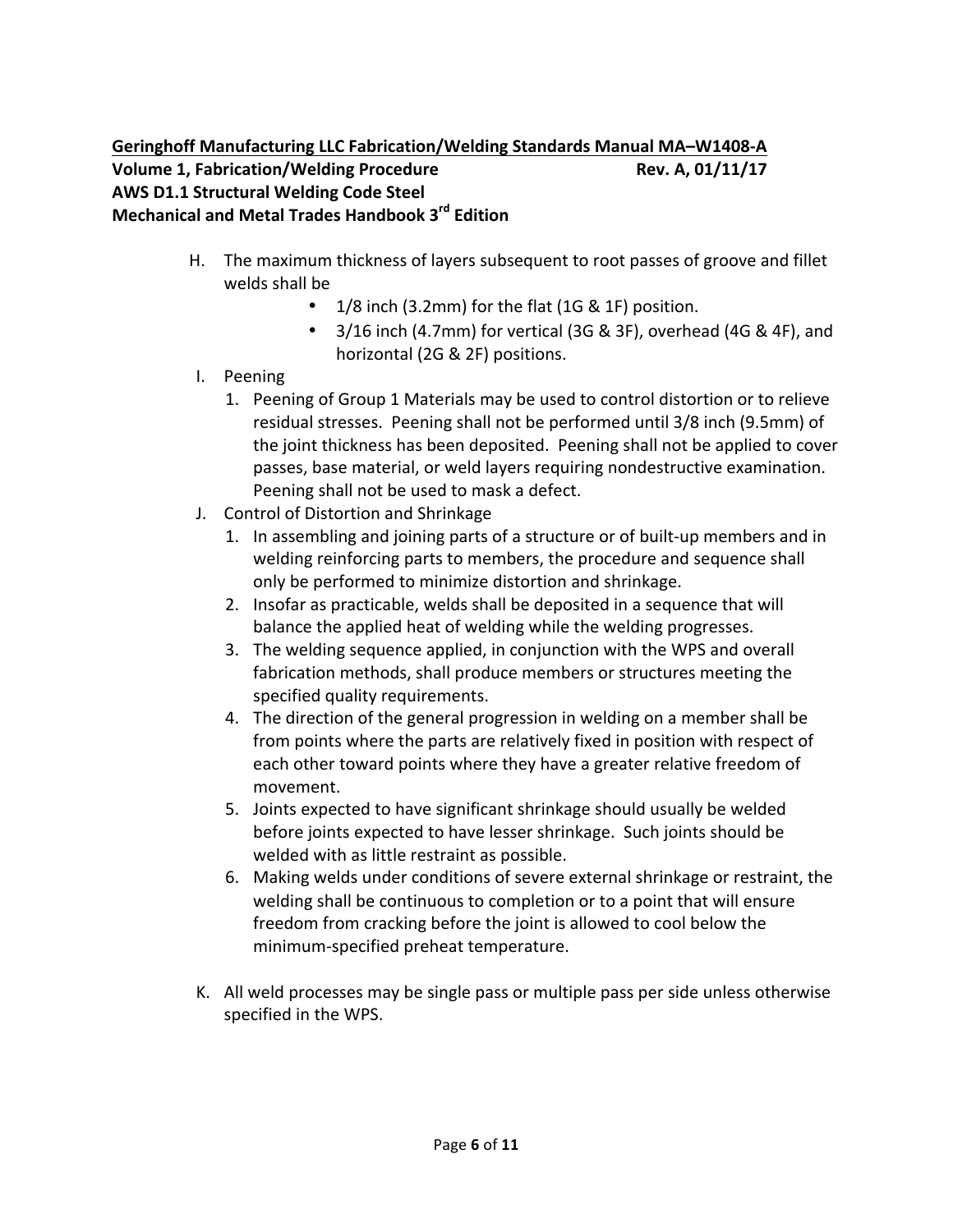**Geringhoff Manufacturing LLC Fabrication/Welding Standards Manual MA-W1408-A Volume 1, Fabrication/Welding Procedure Rev. A, 01/11/17 AWS D1.1 Structural Welding Code Steel Mechanical and Metal Trades Handbook 3rd Edition**

#### **14.0 INSPECTOR QUALIFICATION**

A. The inspector who performs welding inspection for acceptance to the procedure shall be an AWS-CWI, or in accordance with AWS D1.1 Section 6.1.4.1 Clause 3 an individual who by training or experience, or both in metals fabrication, inspection and testing is competent to perform inspection of the work.

#### **15.0 ACCEPTANCE CRITERIA FOR COMPLETED WELDS AWS D1.1 SECTION 5.24 TABLE 6.1**

#### A. **BUTT WELDS**

- 1. As-welded surfaces are permitted; however, the surface of welds shall be sufficiently free from coarse ripples, grooves, overlaps, abrupt ridges, and valleys.
- 2. The surface condition of the finished welds shall be suitable for the proper interpretation of radiographic and other nondestructive examinations when nondestructive examinations are required. In those cases where there is a question regarding the surface condition, the film shall be compared to the actual weld surface for interpretation and determination of acceptability.
- 3. Undercuts shall not exceed 0.01 Inch (0.5mm) and shall not encroach on the minimum required section thickness for sheer moment connections and primary members cyclically loaded in tension. For other than sheer moment and primary connections cyclically loaded in tension undercut shall not exceed 1/32 inch (0.8mm) and shall not encroach on the minimum required section thickness.
- 4. Reinforcement shall not exceed 1/8 inch (3.2mm) in height and shall have gradual transition to the plane of base material surface.
- 5. Groove welds shall be terminated at the ends of a joint in a manner that will insure sound welds. This shall be done by use of extension bars or runoff plates or by grinding starts and stops. After the weld is completed, the extension bars or runoff plates shall be removed and the junction ground flush.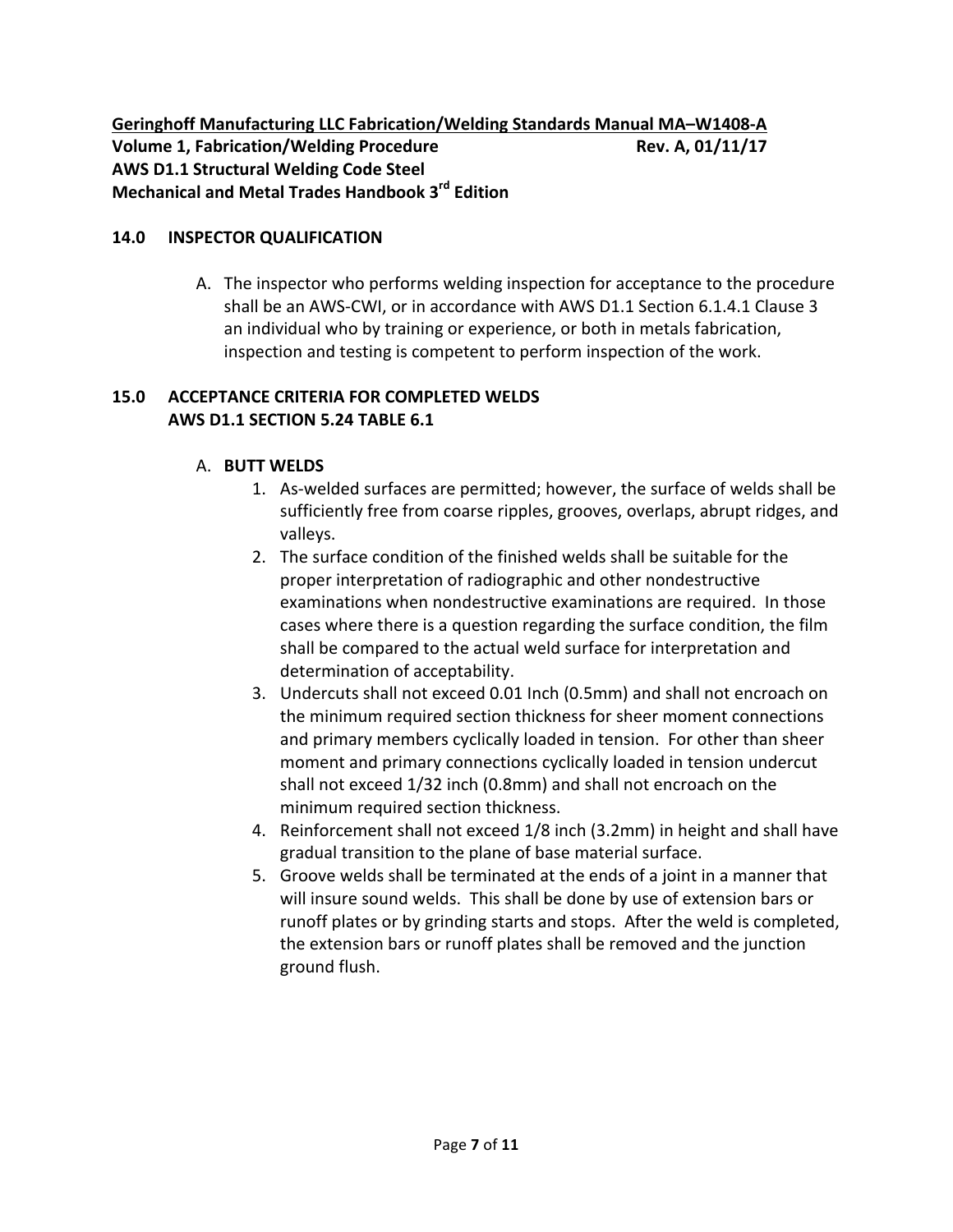**Geringhoff Manufacturing LLC Fabrication/Welding Standards Manual MA-W1408-A Volume 1, Fabrication/Welding Procedure Rev. A, 01/11/17 AWS D1.1 Structural Welding Code Steel Mechanical and Metal Trades Handbook 3rd Edition**

B. **FILLET WELDS**

## AWS D 1.1 FIGURE 5.4 TABLE 6.1

- 1. As-welded surfaces are permitted; however, the surface of welds shall be sufficiently free from coarse ripples, groves, overlaps, abrupt ridges, and valleys. The surface condition of the finished welds shall be suitable for the proper interpretation of nondestructive examinations.
- 2. Undercuts shall not exceed 0.01 inch (0.5mm) and shall not encroach on the minimum required section thickness for primary members cyclically loaded in tension. For joints other than cyclically loaded in tension, undercut shall not exceed 1/32 inch (0.8mm) and shall not encroach on the minimum required section thickness.

Fillet welds may vary from convex to concave. The size of a fillet weld is determined by the effective throat with the exception of skewed T joints or specifically noted on the print.

- 3. Weld beads shall be continuous through high stress areas such as corners.
- 4. The minimum fillet weld size, except for fillet welds used to reinforce groove welds shall be in accordance with AWS D1.1 Table 6.1 Visual Inspection Acceptance Criteria
- 5. The minimum length of an intermittent fillet weld shall be 1 inch (25mm) or otherwise specified by the print.

## C. **PLUG AND SLOT WELDS**

AWS D1.1 SECTIONS 5.24, 5.22.1.1, 5.24.3.1

- 1. As-welded surfaces are permitted; however, the surface of welds shall be sufficiently free from coarse ripples, grooves, overlaps, abrupt ridges, and valleys.
- 2. For materials up to 5/8 (16mm) thick, plugs welds are to be filled flush.
- 3. The separation between faying surfaces of plug and slot welds shall not exceed  $1/16$  inch (2mm).
- 4. Material 1/8 inch (3.2mm) and thicker, that require welds to be finished flush by means of machining or grinding shall be done is such manner to not reduce the thickness of the thinner base material by 1/32 inch. For materials less than 1/8 inch not more that 10% of the thinner base material shall be removed to blend welds.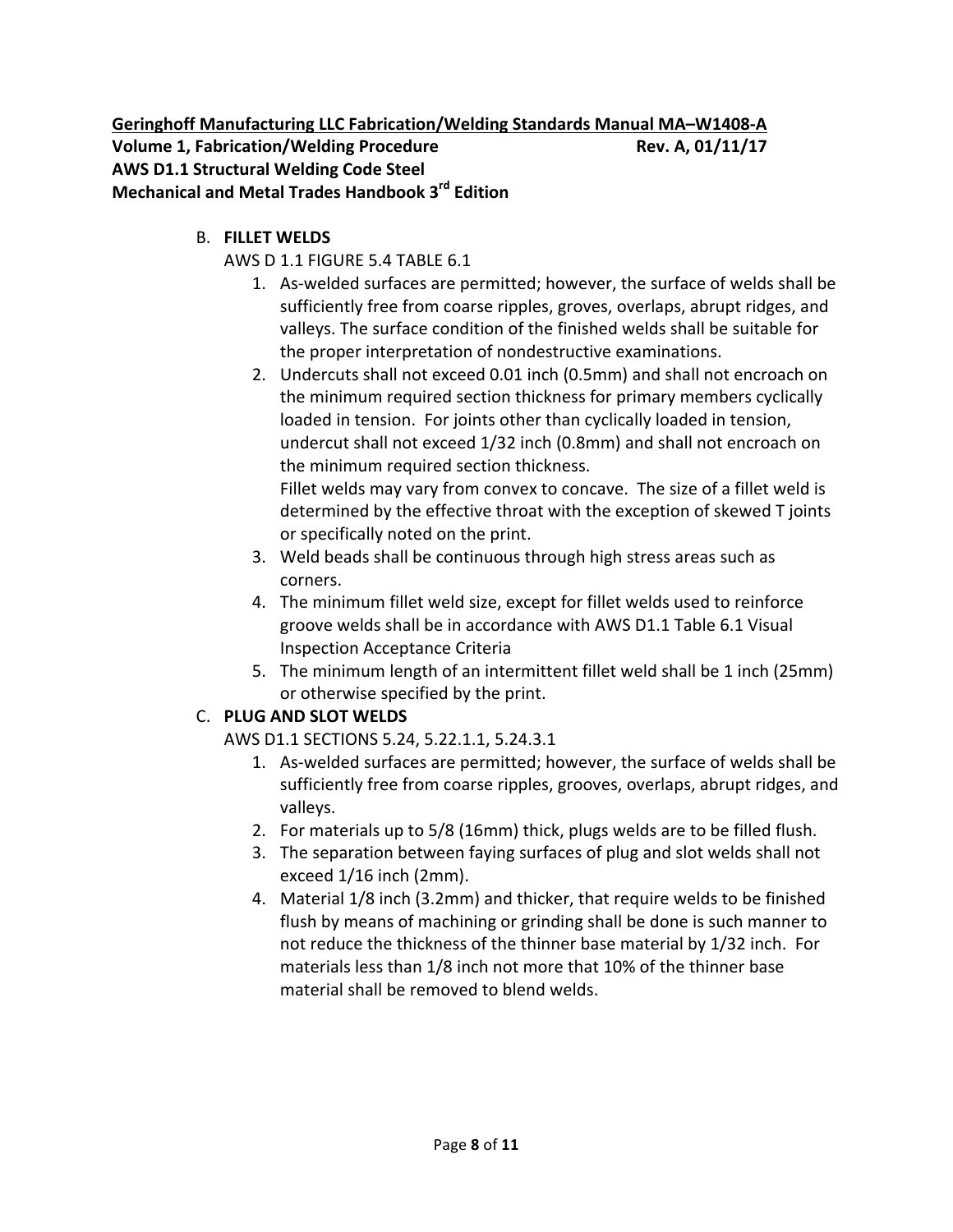## Geringhoff Manufacturing LLC Fabrication/Welding Standards Manual MA-W1408-A **Volume 1, Fabrication/Welding Procedure 8. 2011/17/17 Rev. A, 01/11/17 AWS D1.1 Structural Welding Code Steel Mechanical and Metal Trades Handbook 3rd Edition**

5. Remaining reinforcement shall not exceed 1/32 inch (0.8mm) and shall blend smoothly into the base metal surface with transition areas free from undercut. However, all reinforcement shall be removed where the weld forms part of a faying or contact surface.

## D. **ARC STRIKES**

1. Cracks or blemishes outside the area of permanent welds resulting from arc strikes shall be ground to a smooth contour and checked to ensure soundness. If applicable, then repair using Section 16 of this manual *Weld Repairs*.

## **16.0 WELD REPAIRS AWS D1.1 SECTION 5.26**

- A. Weld repairs shall be performed using the original WPS to restore a weld to an acceptable condition.
- B. The removal of weld material or portions of the base material may be done by machining, grinding, chipping, or air carbon arc gouging. It shall be done is such a manner that the remaining weld material or base material is not nicked or undercut. Oxygen gouging shall not be used on quenched and tempered steel. Unacceptable portions of the weld shall be removed without substantial removal of the base material. Additional weld material to compensate for the deficiency in size shall be deposited using an electrode preferably smaller than that used for making the original weld. The surface shall be cleaned thoroughly before welding.
- C. The weld shall be corrected as follows:
	- 1. Overlap of excessive convexity = remove access weld material.
	- 2. Excessive concavity of weld or crater, undersize welds, undercutting  $=$ prepare surfaces and deposit additional weld material using the original welding procedure specification (WPS).
	- 3. Excessive weld porosity, excessive slag inclusions, incomplete fusion  $=$ remove unacceptable portions and re-weld using the original WPS.
	- 4. Cracks in weld or base material = determine the extent of the crack by use of magnetic particle or liquid penetrant examination. Remove the crack using the "boat" technique to sound material 2 inches (50mm) beyond each end of the crack and re-weld.
- D. The repair weld shall be re-examined by the method and technique originally used, with the same acceptance criteria.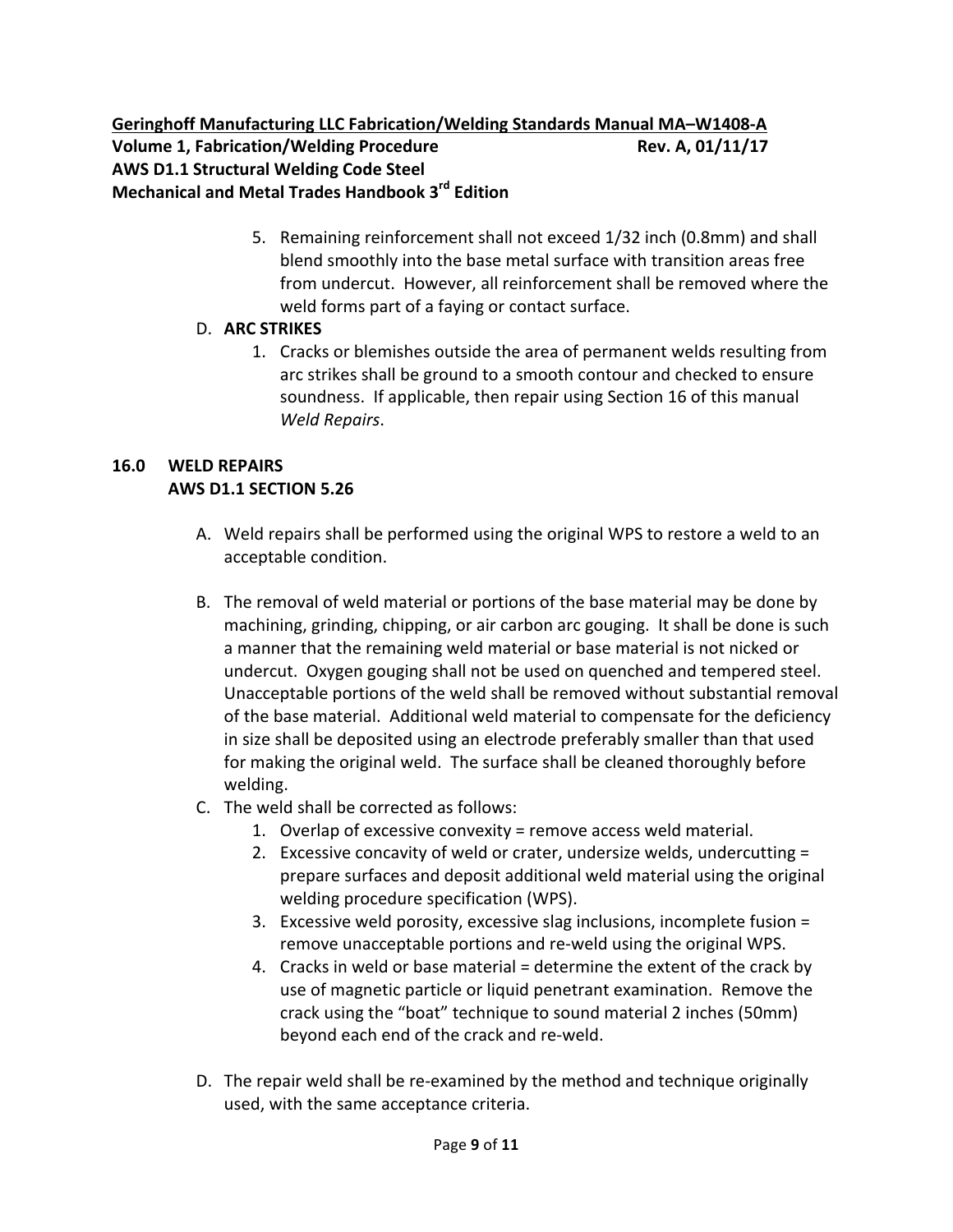**Geringhoff Manufacturing LLC Fabrication/Welding Standards Manual MA-W1408-A Volume 1, Fabrication/Welding Procedure 8. 2011/17/17 Rev. A, 01/11/17 AWS D1.1 Structural Welding Code Steel Mechanical and Metal Trades Handbook 3rd Edition**

#### **17.0 POST WELD HEAT TREATMENT**

A. Post weld heat treatment, when indicated by the engineering specification or in the WPS shall be performed in accordance with AWS D1.1 Section 5.8 Stress *Relief Heat Treatment.*

#### **18.0 ATTACHMENT WELDS**

- A. Attachment welds shall be performed in accordance with an approved WPS.
- B. Material used for welded attachments shall be equal to, or compatible with the base material.
- C. When applying attachments to materials of different thicknesses, the pre-heat and inter-pass requirements of the thicker material shall be observed.
- D. When the specification requires temporary attachments to be removed, a method of removal that will not damage the base material shall be utilized; i.e., cut, grind, plasma, or air carbon arc gouge the attachment off and grind the area flush.

#### **19.0 DIN EN 22553 Welding Symbols**

#### **1. Differences between AWS 2.4 and DIN EN 22553**

- 1. Arrow Side and Opposite side are flip flopped as shown in diagram 1.
- 2. 2. The pitch or distance between segments is measured from the finish of one segment to the start of the next segment shown in diagram 2. AWS 2.4 measures center to center of segments.
- 3. When measuring fillet welds there are two ways called out to measure. A z in front of the fillet weld size means to measure the leg length. A a in front of the fillet weld size means to measure the effective throat depth shown in diagram 3. If there is no letter designation use the effective throat measurement.